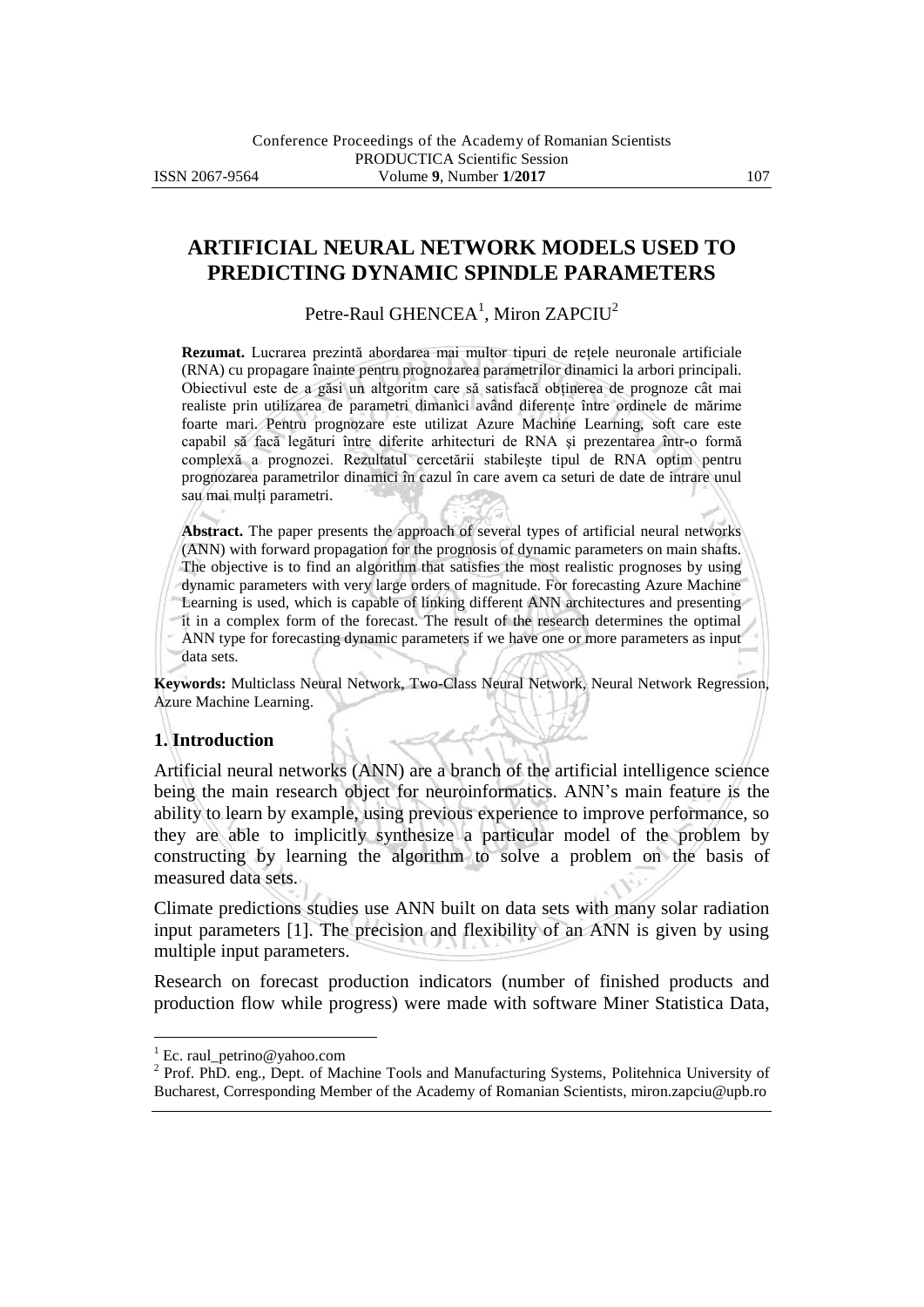based on linear and nonlinear ANN decision tree or random [2]. The software performs an effective analysis, representing a performance assessment tool for policy-makers [3].

ANNs have been applied to predict the production of bioelectricity extracted from glucose (electron donors). ANNs use multilayer perception with good prognostic ability. The sigmoid type (MATLAB) transfer function is used for all neurons due to its better prediction performance than other transfer functions [4].

Designing addressable memories is done with ANN Hopfield using a time-based evolutionary algorithm based on the parallel asynchronous process [5].

ANN models are also used to predict treatment or dental extractions. Collecting a precise set of samples for use in mathematical modelling is required for the diagnosis, given that dental extraction is an irreversible intervention. It is essential to evaluate the treatment performance of an ANN model that predicts the proportion of cases in which the system recommends an extraction or not [6].

This article proposes an ANN prognostic algorithm for temperature/vibration front/back using Azure Machine Learning (AML) [7]. AML uses ANNs with presupervised learning algorithms, the software being developed based on modules that can be connected as needed or the researcher's vision. Predictive analysis is based on historical or current data that identifies patterns or trends for forecasting future developments.

The purpose of the article is to use a subcomponent of artificial intelligence, namely ANN propagation supervised learning type before forecasting and dynamic thermal behaviour of spindle on the data sets obtained by measuring.

# **2. Research method**

The forecasting methodology temperature/vibration front/back is based on ANNs with forward propagation. The proposed method uses three ANN models (Multiclass Neural Network, Two-Class Neural Network and Neural Network Regression) which are connected in succession in the basic algorithm to determine which type of ANN model ensures the best prognosis.

OF ROMANI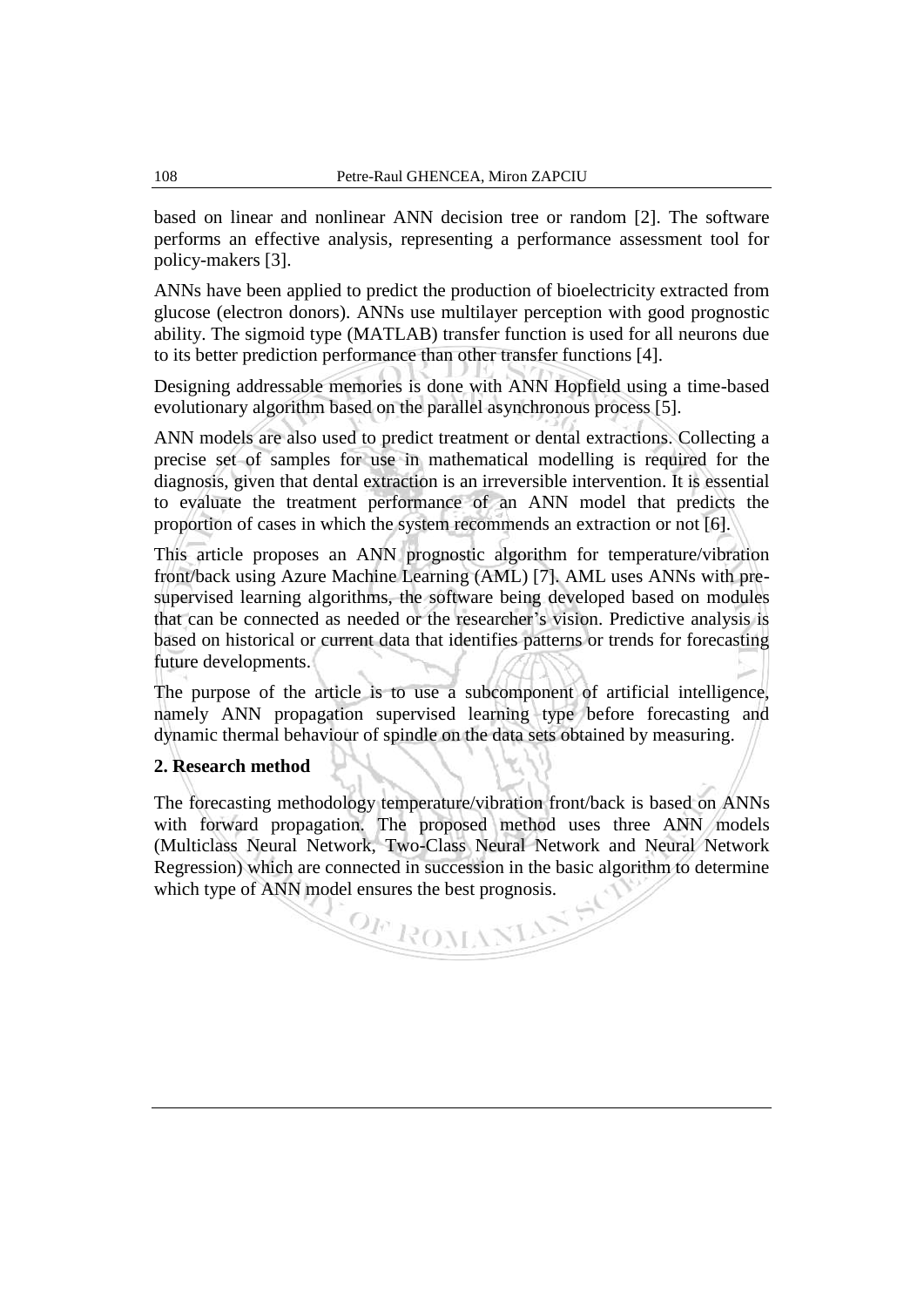Artificial neural network models used to predicting dynamic spindle parameters 109



The three models are based on the ANN algorithm to create:

- $\%$  multiclass classification Multiclass Neural Network (MNN);
- binary classification Two-Class Neural Network (TCNN);
- $\%$  regression model Neural Network Regression (NNR);

| Microsoft Azure Machine Learning Studio                                                                                                                                                                                                                                                                                                                                                                                                            |                                                                                                                                                                                                                                                                                                                 | $\bullet$<br>鲈<br>o<br>test petron free Workspa., =                                                                                                                                                                                                                                                                                                                                                                                 |  |  |
|----------------------------------------------------------------------------------------------------------------------------------------------------------------------------------------------------------------------------------------------------------------------------------------------------------------------------------------------------------------------------------------------------------------------------------------------------|-----------------------------------------------------------------------------------------------------------------------------------------------------------------------------------------------------------------------------------------------------------------------------------------------------------------|-------------------------------------------------------------------------------------------------------------------------------------------------------------------------------------------------------------------------------------------------------------------------------------------------------------------------------------------------------------------------------------------------------------------------------------|--|--|
| 437<br>P<br>Search importance have:<br>$\overline{a}$<br><b>The Second Distances</b><br>$\circledcirc$<br>Tracred Maden<br>Dr. Data Format Conversions<br>E<br><b>B.</b> Data traut and Output:<br><b>SO 000</b><br>C. Data franchismann<br><b><i>C Texas Selection</i></b><br><b>A</b> Mattew Jawring<br>MA QuerCy Likean/Modules<br>Portion Language Modules<br>· GP # Language Idocules:<br>· Zel Statistical Functions<br>· Cit Test Analytics | DRAXLMAIER 27.04.2017<br><b>CEL</b> mutroschiuse historic<br>E. Import Data<br>$\sim$<br><b>CET</b> Tom Class Second Meteorol<br>W.<br><b>R.</b> Drivelson<br>L-1-<br>All Neist labics Repeater. U.<br><b>M.</b> German<br>(g) Ten Hom<br><b>IX</b> Izon Moto<br>(A) dynamitize<br>$\Xi$ $\Theta$<br>田米市信息<br>표 | <b><i><u>GEORGIANISTS</u></i></b><br>Properties: Project<br>4 Experiment Properties<br>۷<br>LOART TIME<br>4/27/201.<br>$\mathcal{L}$<br>A/27/201.<br>alves Twee<br><b>EDITIONER</b><br><b>Finance</b><br>$\overline{\phantom{a}}$<br>EDIVERSIAL Note<br><b>PEGERAL</b><br>÷<br>a Summary<br>Exter a lear carriers on discribing.<br>(her experiment just to NC<br><b>Phone In G.</b><br>$\sim$<br>11 Quick Help:<br>1042 STOP<br>v. |  |  |
| <b>AEW</b>                                                                                                                                                                                                                                                                                                                                                                                                                                         | 툐<br>툐<br>$^{\circ}$<br>Þ<br>π<br>÷.<br><b>RINGEROOM</b>                                                                                                                                                                                                                                                        | 圜<br><b>TEST</b>                                                                                                                                                                                                                                                                                                                                                                                                                    |  |  |

**Fig. 2** The algorithm proposed with the three ANN - Azure Machine Learning

| <b>Setting</b>             | <b>MNN</b> | <b>TCNN</b>  | <b>NNR</b> |
|----------------------------|------------|--------------|------------|
| <b>Loss Function</b>       |            | CrossEntropy |            |
| Learning Rate              | 0.1        | 0.1          | 0.005      |
| Number Of Iterations       | 100        |              |            |
| Is Initialized From String | False      |              |            |
| Is Classification          |            | False        |            |
| Initial Weights Diameter   | 0.1        |              |            |
| Momentum                   |            |              |            |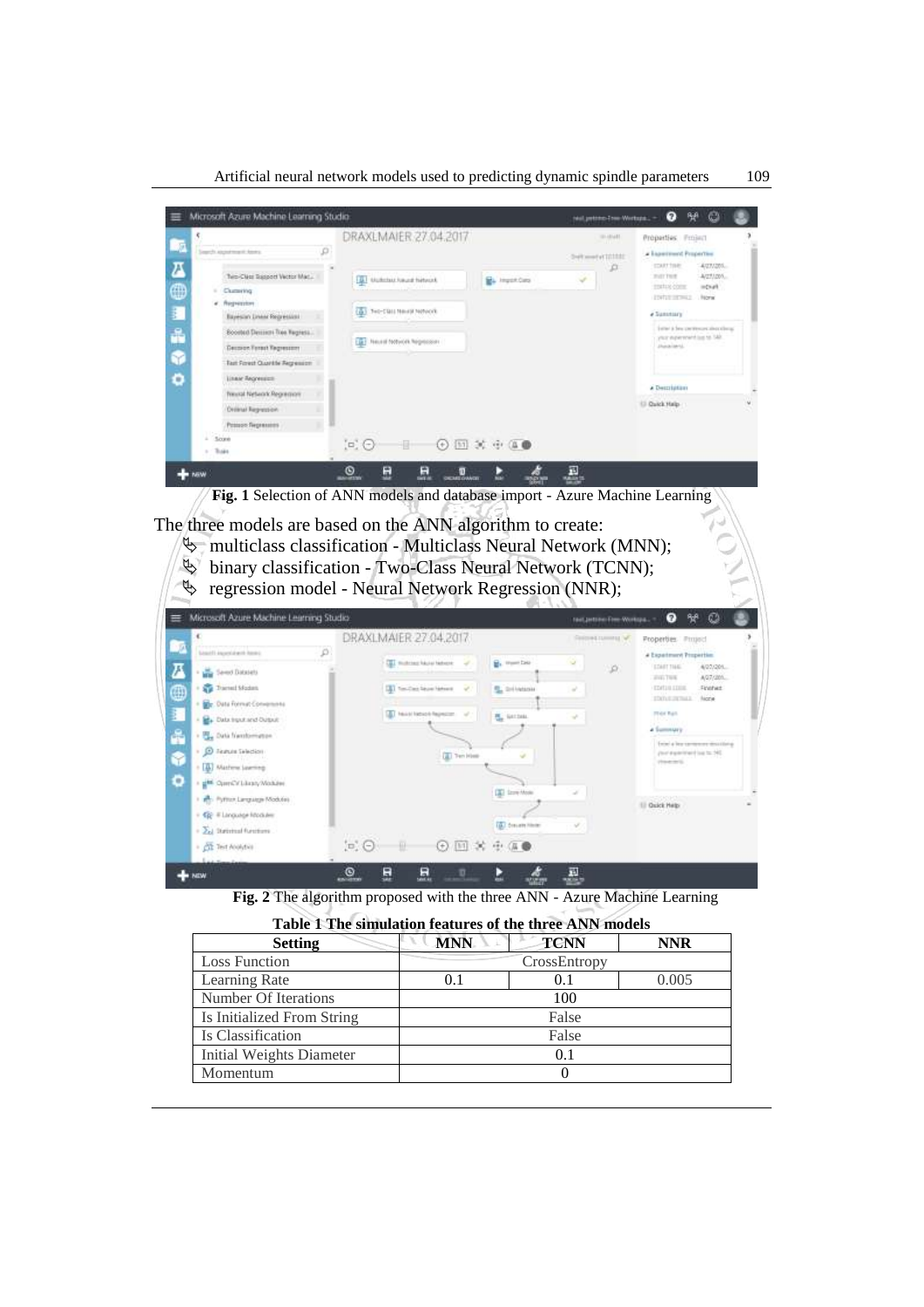| <b>Neural Network Definition</b> |                                                 |
|----------------------------------|-------------------------------------------------|
| Data Normalizer Type             | MinMax                                          |
| Number Of Hidden Nodes           | System.Collections.Generic.List`1[System.Int32] |
| <b>Shuffle</b>                   | True                                            |
| Allow Unknown Levels             | True                                            |

# **2.1 Simulation with Multiclass Neural Network**

With this algorithm simulation was performed for temperature (Fig. 3):

- **front** on 7 levels of class (22, 23, 25, 28, 29, 30, 32);
- **back** on 8 levels of class (21, 22, 23, 26, 28, 29, 30, 31);

from 32 class levels, the smallest errors being achieved for class 28.



At the above-mentioned temperature, a better ANN reading is observed over the whole wavelength of the chaotic trend of the back temperature.



**Fig. 4** Scored Probabilities for Vibration Front/Back

The ANN algorithm made the vibration simulation (Fig. 4):

 **front** on 10 levels of class (0.08, 0.16, 0.19, 0.21, 0.22, 0.38, 0.4, 0.67, 0.78, 0.9), to give the smallest error for the class 0.19:

 **back** on 8 levels of class (0.1, 0.2, 0.22, 0.28, 0.4, 0.48, 0.98, 1.06, 1.2); from 32 class levels, to give the smallest error for the class 0.2.

*Conclusion:* Vibrations show an inverse behaviour towards temperature, that is, front vibration is chaotic, and for ANN back vibration, good training.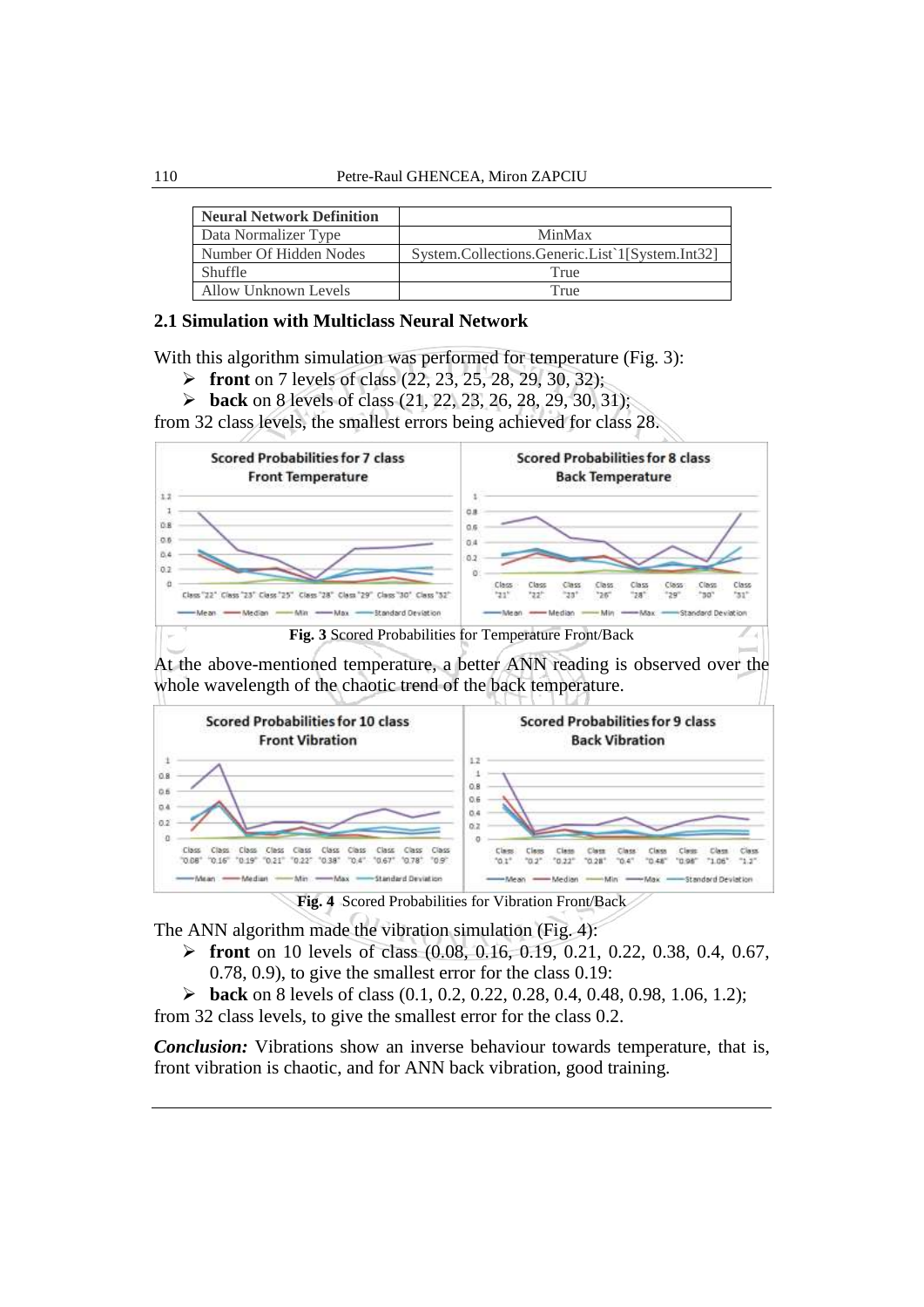

**Fig. 5** Temperature comparison between measured and predicted values

The analysis of the temperature front/back (Fig. 5) between the measured and predicted values is observed that if the temperature:

- $\psi$  front, we get a maximum overvaluation forecast from 27 [<sup>0</sup>C] to 30 [<sup>0</sup>C], so 3  $\lceil^{0}C\rceil$  represents (11%) and a minimum of undervaluation forecast 24  $[{}^{0}C]$  to 22  $[{}^{0}C]$ , so (-2)  $[{}^{0}C]$  represents (-8%).
- $\psi$  **back**, we get a maximum overvaluation forecast from 20  $[{}^{0}C]$  to 22  $[{}^{0}C]$ . so 2  $[{}^{0}C]$  represents (10%) and a minimum of undervaluation forecast 29 [<sup>0</sup>C] to 26 [<sup>0</sup>C], so (-3) [<sup>0</sup>C] represents (-10.34%).

*Conclusion:* For temperature in case of overvaluations we obtain a maximum deviation of 11% and for undervaluation (-10.34%).



**Fig. 6** Comparison to vibration between the measured and predicted values

Analysis of the vibration front/back (Fig. 6) between measured and predicted values lead to the following observations:

- $\psi$  in the case of the **front** vibration we get a maximum overvaluation forecast from 0.21 [mm/s] to 0.4 [mm/s], so 0.19 [mm/s] represents (90.4%) and a minimum of undervaluation forecast 0.87 [mm/s] to 0.67 [mm/s], so (-0.2) [mm/s] represents (-22.99%).
- $\ddot{\phi}$  in the case of the **back** vibration we get a maximum overvaluation 0.28 [mm/s] to 0.4 [mm/s], so 0.12 [mm/s] represents (42.86%) and a minimum of undervaluation forecast 1.1 [mm/s] to 0.4 [mm/s], so (-0.7) [mm/s] represents (-63.3%).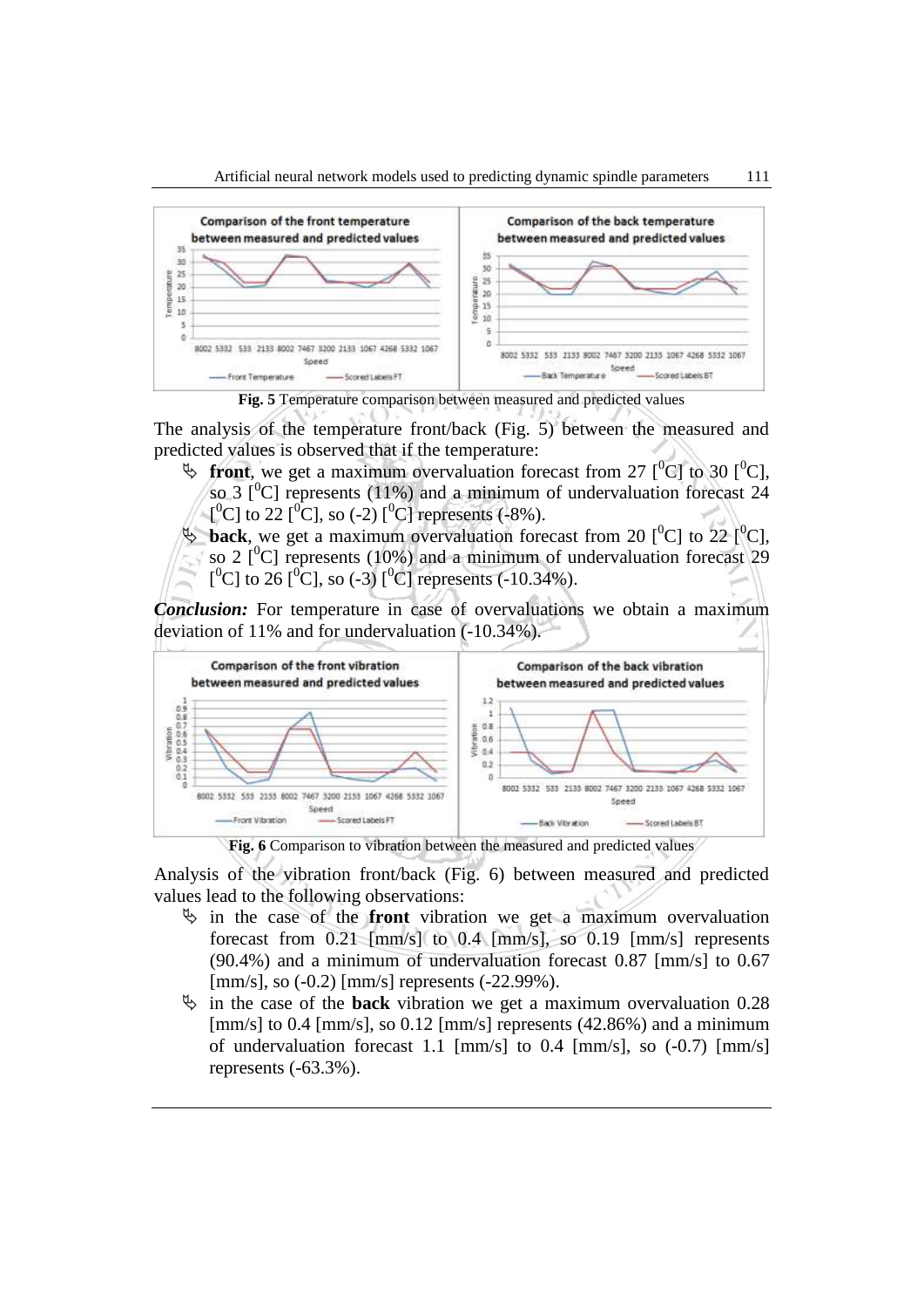*Conclusion:* For vibrations in the case of overvaluations we get a maximum deviation of 90.4% and for undervaluation (-63.3%).

#### **2.2. Simulation with Two-Class Neural Network**

A second simulation is performed by dividing the measured data sets into two classes random.



From the analysis of Fig. 7 is observed in the case of very large errors to front temperature and vibration back forecasts, which denotes that the division into two random classes leads to only one good approximate prognosis.

*Conclusion:* Two-Class Neural Network is suitable for forecasting a single set of data.



**Fig. 8** Comparison temperatures/vibration front/back between central indicators

In the case of central indicators (Fig. 7) for:

- **front** temperature has a maximum of 0.9999 and a minimum of 0.0158, so a difference of 0.9841;
- **back** temperature has a maximum of 0.9982 and a minimum of 0.6667, so a difference of 0.3315;
- **front** vibration we have a maximum of 0.9995 and a minimum of 0.5289, so a difference of 0.4706;
- **back** vibration has a maximum of 1 and a minimum of 0.0005, so a difference of 0.9995;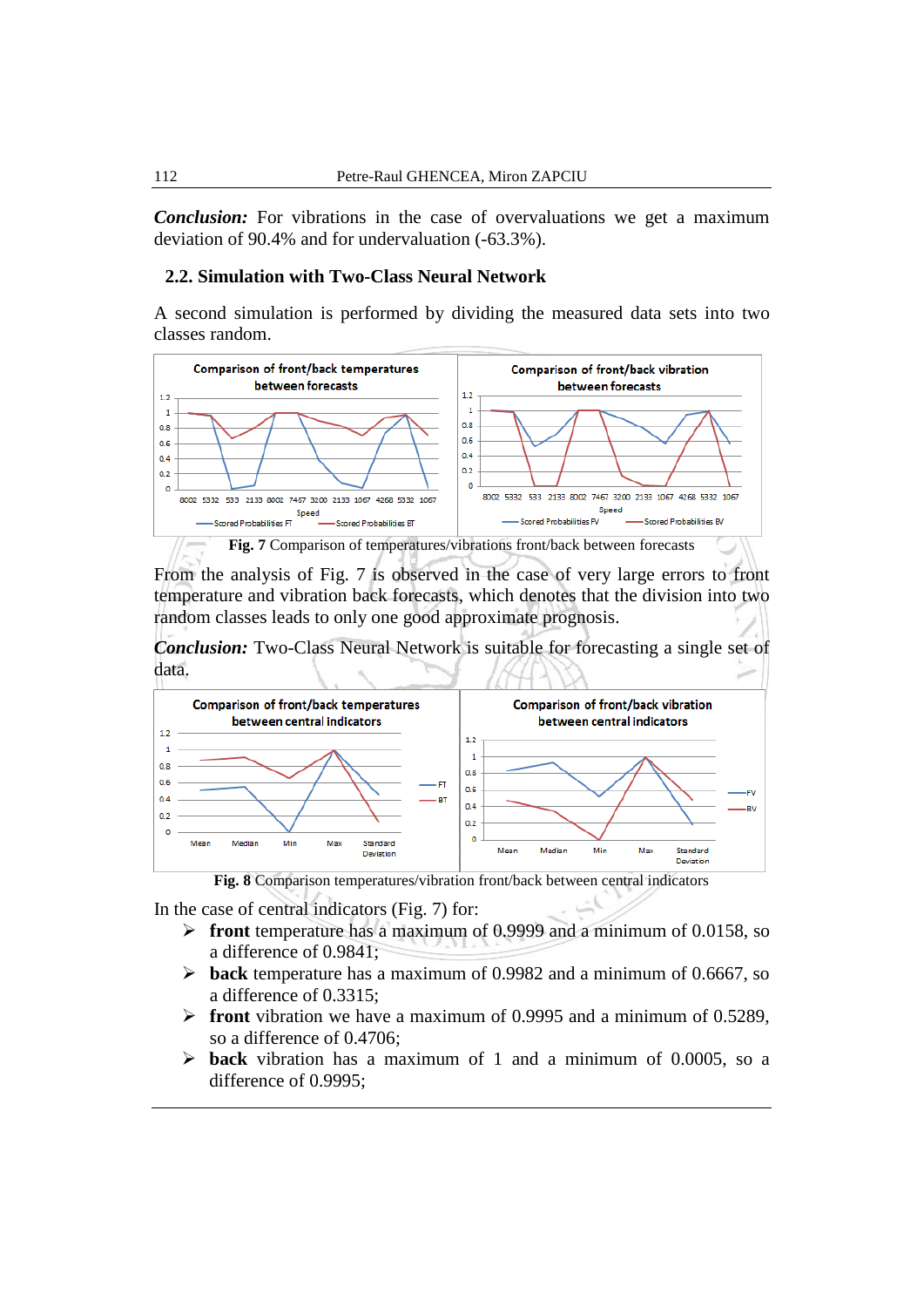*Conclusion:* the central indicators for simulations Two-Class Neural Network have a margin of dispersion of 0.9995.



#### **2.3. Simulation with Neural Network Regression**



From the temperature front/back analysis (Fig. 9) between the measured and the predicted values it is observed that:

- $\triangleright$  in the case of the **front** temperature, we get a maximum overvaluation forecast from 24  $[°C]$  to 24.33  $[°C]$ , so 0.33  $[°C]$  represents (1.36%) and a minimum of undervaluation forecast 33  $\lbrack ^{0}C \rbrack$  to 31.71  $\lbrack ^{0}C \rbrack$ , so (-1.29)  $\lbrack ^{0}C \rbrack$ represents (-3.91%).
- in the case of the **back** temperature, we get a maximum overvaluation forecast from 20  $\lbrack \begin{array}{c} ^{0}C \end{array} \rbrack$  to 21.69  $\lbrack \begin{array}{c} ^{0}C \end{array} \rbrack$ , so 1.69  $\lbrack \begin{array}{c} ^{0}C \end{array} \rbrack$  represents (8.43%) and a minimum of undervaluation forecast 29  $\lceil^{0}C \rceil$  to 28  $\lceil^{0}C \rceil$ , so (-1)  $\lceil^{0}C \rceil$ represents  $(-3.44\%)$ .

*Conclusion:* For temperature in the case of overvaluations we obtain a maximum deviation of 8.43% and for undervaluation (-3.91%).

The analysis of the vibration front/back (Figure 10) between the measured and predicted values has led to the following observations:

- in the case of the **front** vibration we get a maximum overvaluation forecast from 0.03 [mm/s] to 0.2557 [mm/s], so 0.23 [mm/s] represents (752.19%) and a minimum of undervaluation forecast 0.87 [mm/s] to 0.2975 [mm/s], so (-0.57) [mm/s] represents (-65.80%).
- $\triangleright$  in the case of the **back** vibration we get a maximum overvaluation forecast from 0.07 [mm/s] to 0.2518 [mm/s], so 0.19 [mm/s] represents (264.55%) and a minimum of undervaluation forecast 1.1 [mm/s] to 0.33486 [mm/s], so (-0.77) [mm/s] represents (-69.56%).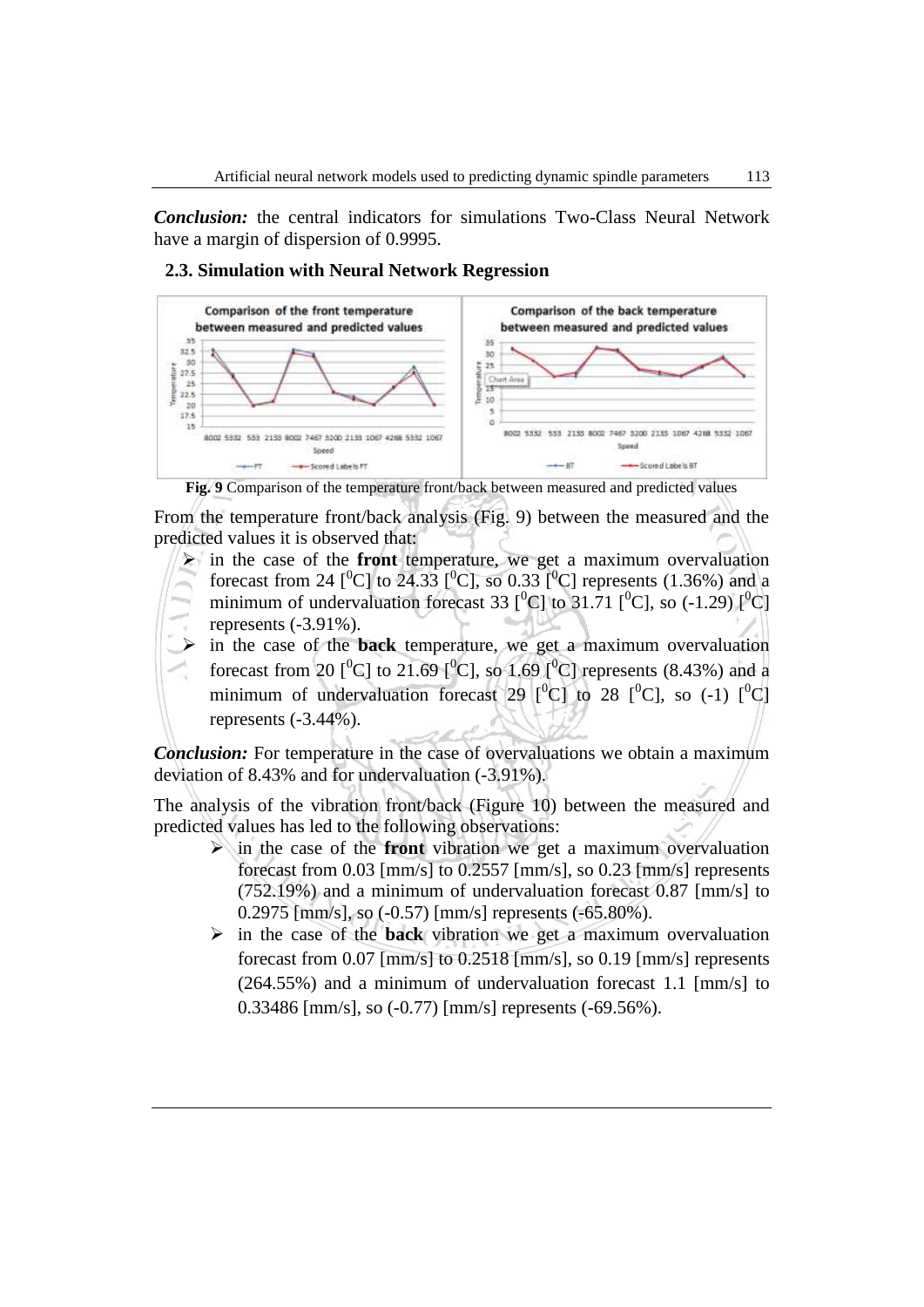

**Fig. 10** Comparison of vibration front/back between measured and predicted values

*Conclusion:* For the over-vibration we obtain a maximum deviation of 752.19% and for underestimations (-69.56%), the NNR realizing a front/back prognosis that falls within the vibration range provided by the standard  $0 < x_v < 2.8$  [mm/s].

*NNR Conclusion*: The temperature forecast is much better than the vibration, the discrepancy due to the fact that ANN attempts to achieve a satisfactory regression for the two dynamic characteristics while there are large differences between the temperature and vibration orders.





The central indicators for each pair (Fig.11), temperature front/back and vibration front/back have very close values, waveforms following each other. In the case of the temperature front/back pair we have a variation between  $0.71 - 2.01\%$ , so a margin of 1.3%, and for the vibration front/back pair the variation is between (-8.77) – 7.73%, thus a margin of 16.50%.

*Conclusion:* Centralized indicators retain the characteristics of forecasting indicators low temperature deviations (1.3%) and high vibrations 16.5%.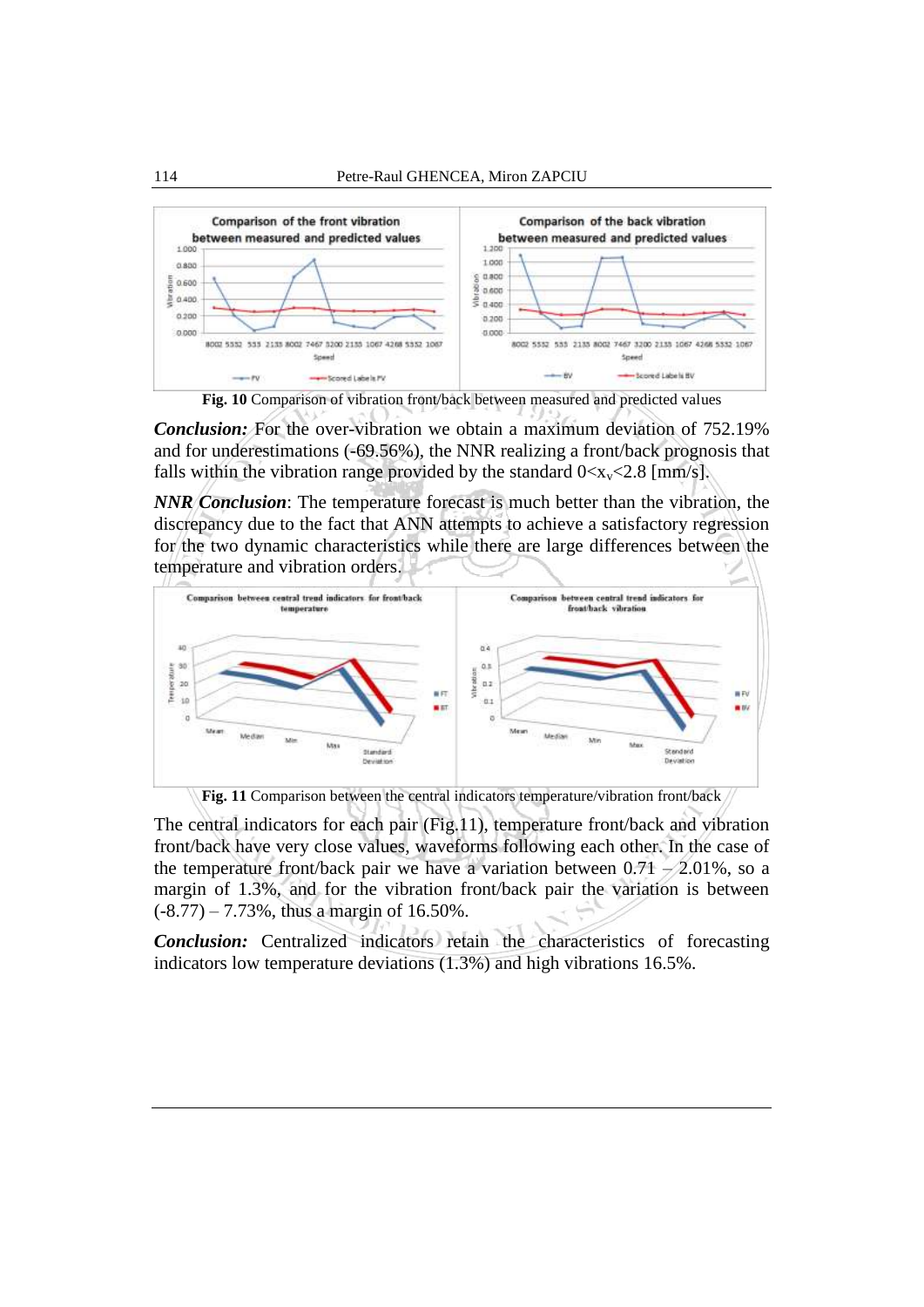



**Fig. 12** Comparison of error indicators for temperature/vibration front/back

The notes for the error indicators (Figure 12) are as follows: Mean Absolute Error – MAE, Root Mean Squared Error – RMSE, Relative Absolute Error – RAE, Relative Squared Error – RSE, Coefficient of Determination – CD.

*Conclusion:* The charts of error indicators confirm the previous conclusions and have a mirror representation of each other vertically.

# **5. Conclusions**

In the Multiclass Neural Network simulation, the forward propagation network is trained to manipulate sets of data with different parameters so as to obtain eligible forecasts for all parameters per sample. The forecast margin ranges between 21.34% and 153.7% (1).

For dual-class Neural Network simulation due to very large dispersion (0.9995) this type of ANN is suitable for predicting a single parameter (e.g. temperature front/back or vibration front/back) for good results (2).

Simulation with Neural Network Regression is similar to the Two-Class Neural Network simulation, which is evidenced by the forecast margins ranging from 12.34% to 821.75%, so it is indicated for the prognosis of a single parameter (3).

The analysis of the three ANN models shows that they are able to predict a single parameter with an acceptable margin of error. MNN is detached from the UCNN and NNR by the fact that for the analysis of several parameters the margin of error is much lower (4).

These very large errors between different parameters are due to their size order. It is noticeable that where orders of magnitude are concentrated and in increasing order the forecasts are very good (5).